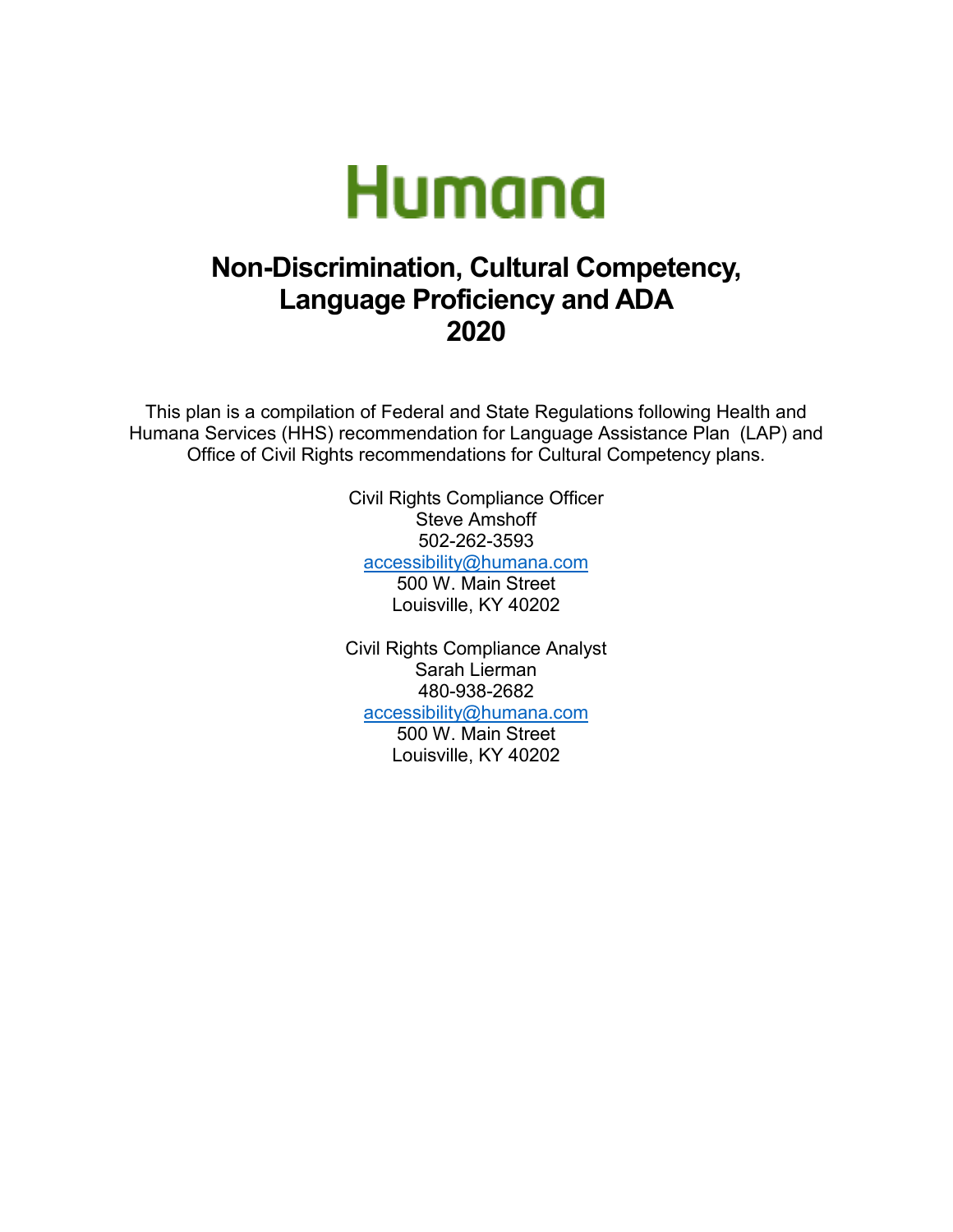

### **Table of Contents**

| ELEMENT 3: ALTERNATIVE DELIVERY OF VITAL DOCUMENTS (I.E., WRITTEN TRANSLATIONS AND AUXILIARY AIDS) 9 |
|------------------------------------------------------------------------------------------------------|
|                                                                                                      |
|                                                                                                      |
|                                                                                                      |
|                                                                                                      |
|                                                                                                      |
|                                                                                                      |
|                                                                                                      |
|                                                                                                      |
|                                                                                                      |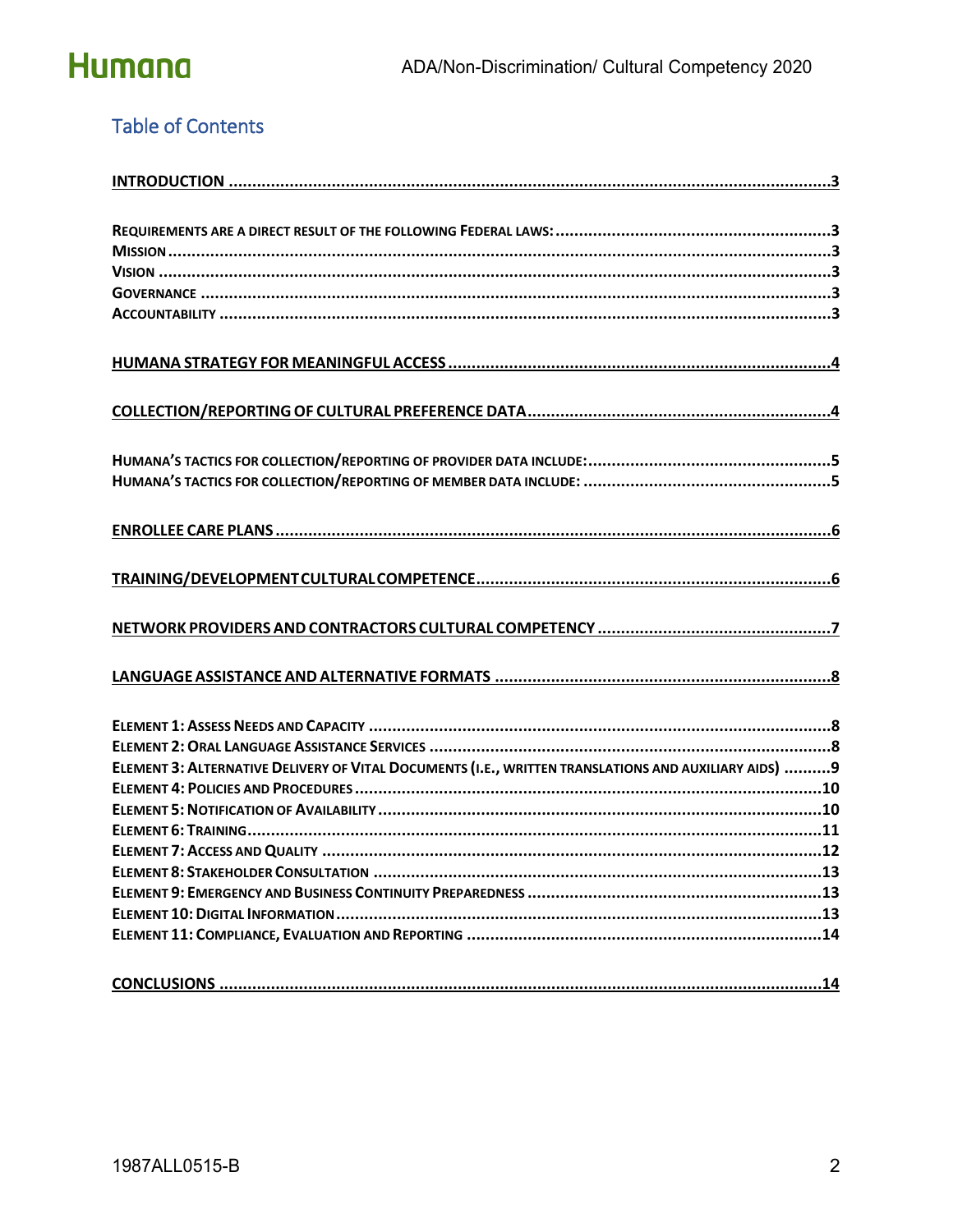

### <span id="page-2-0"></span>**Introduction**

Humana's Language Assistance and Alternative Formats Services recognizes cultural differences and the influence race, ethnicity, disabilities and primary language have on the health care experience, quality of care and health outcomes.

Humana employs a functional application of cultural competence, through the use of evidence-based tools and resources, to reduce inequity across the health care system and serve its multicultural population.

Humana is committed to developing strategies that reduce gaps in quality and strive toward the elimination of health disparities.

Tactics for quality improvement include provider and workforce development and training, data collection and analysis, and the provision of language-access services.

### <span id="page-2-1"></span>**Requirements are a direct result of the following Federal laws:**

- Title VI of the Civil Rights Act 1964
- Section 504/508 of the Rehabilitation Act of 1973
- Age Discrimination Act of 1975
- Americans with Disabilities Act (ADA) of 1990, 2008, and 2010,
- Executive Order 13166 of 2000
- Section 1557 of Affordable Care Act (ACA) of 2010 and 2016

#### <span id="page-2-2"></span>**Mission**

The Language Assistance and Alternative Formats Services mission is to ensure the provision of culturally and linguistically appropriate services at all levels of care and to develop interventions to reduce disparities and promote optimal health outcomes.

### <span id="page-2-3"></span>**Vision**

Humana's vision for the program's vision is to understand enrollees' personal contexts of health, special accommodations and encourage action through targeted outreach.

Humana seeks to provide services that are respectful of and responsive to the cultural beliefs and needs of a diverse population.

#### <span id="page-2-4"></span>**Governance**

The Corporate Quality Improvement Committee (CQIC), as delegated by the internal board/ management team, provides oversight for the Language Assistance and Alternative Formats Plan (Cultural Competency Plan).

#### <span id="page-2-5"></span>**Accountability**

Two groups, clinical and operations, administer the Language Assistance and Alternative Formats Services as a direct result of federal and state laws/regulations.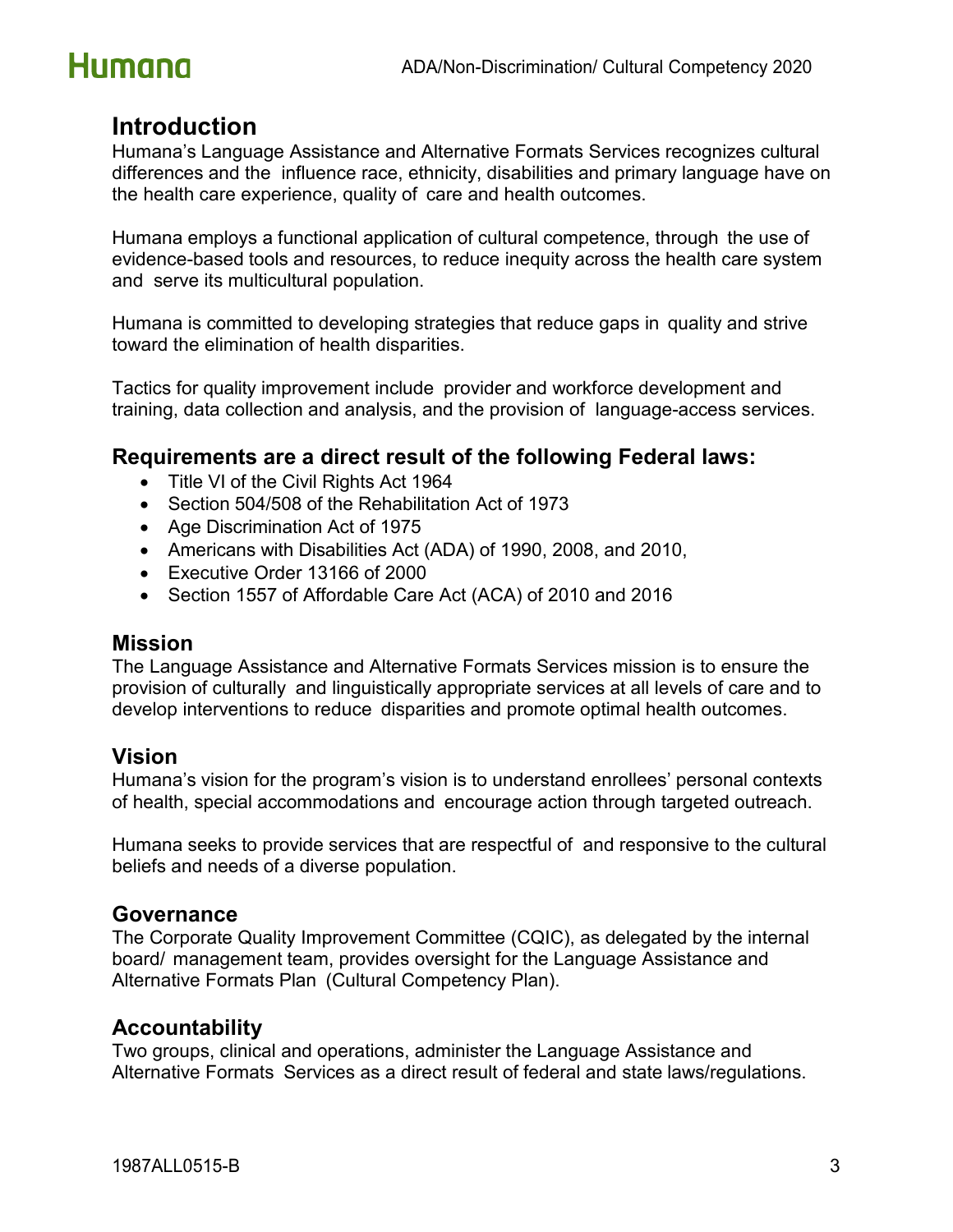Humana's medical director of quality strategies serves as the executive responsible for executing and monitoring the clinical disparities, health literacy and cultural competency of the Language Assistance and Alternative Formats Services and as the chair of the corporate quality improvement committee.

Humana's Language Assistance Plan (LAP)/Limited English Proficiency (LEP) and ADA Compliance Officer serves as the executive responsible for executing and monitoring the operations and consumer experience of the concierge service for accessibility.

## <span id="page-3-0"></span>**Humana Strategy for Meaningful Access**

Humana's strategy is focused on "equality of opportunity" for meaningful access to health care services and activities for all enrollees.

The strategies and tactics defined below are aimed at identifying disparities and developing initiatives to improve health outcomes and care among diverse enrollee populations.

Humana's guidance is based on federal and state laws/regulations, as well as aligned with national CLAS (Culturally and Linguistically Appropriate Services) standards and guidelines (CLAS standards 5-8 are the only federal requirements).

Sample laws and regulations include (but are not limited to): Title VI of the Civil Rights Act of 1964, Section 504/508 of the Rehabilitation Act of 1973, Age Discrimination Act of 1975, Title II and III of the Americans with Disabilities Act (ADA, 1990, 2008 and Department of Justice Final Rule 2010), Executive Order 13166 (2000) (meaningful access of limited English proficiency members), and Section 1557 of the Patient Protection and Affordable Care Act 2010.

## <span id="page-3-1"></span>**Collection/Reporting of Cultural Preference Data**

Humana collects member's race, ethnicity, language, sex, sex orientation, disability and alternative format preference data on an on-going basis based on Federal and State regulation requirements.

Language is collected in at minimum 150 languages and alternative format request are set up in a "single request" process.

Alternative formats are available in Braille, Large Print (Print or PDF), Audio-MPG, Audio-WAV, Audio-Daisy (Audio files are available via USB, CD, Daisy or Cassette), Screen Reader PDF or Orally over the Phone.

Humana utilizes the collected cultural data to identifying variations in the quality of care provided to different groups, developing and implementing effective prevention and treatment strategies, training and facilitating the provision of culturally and linguistically appropriate health care.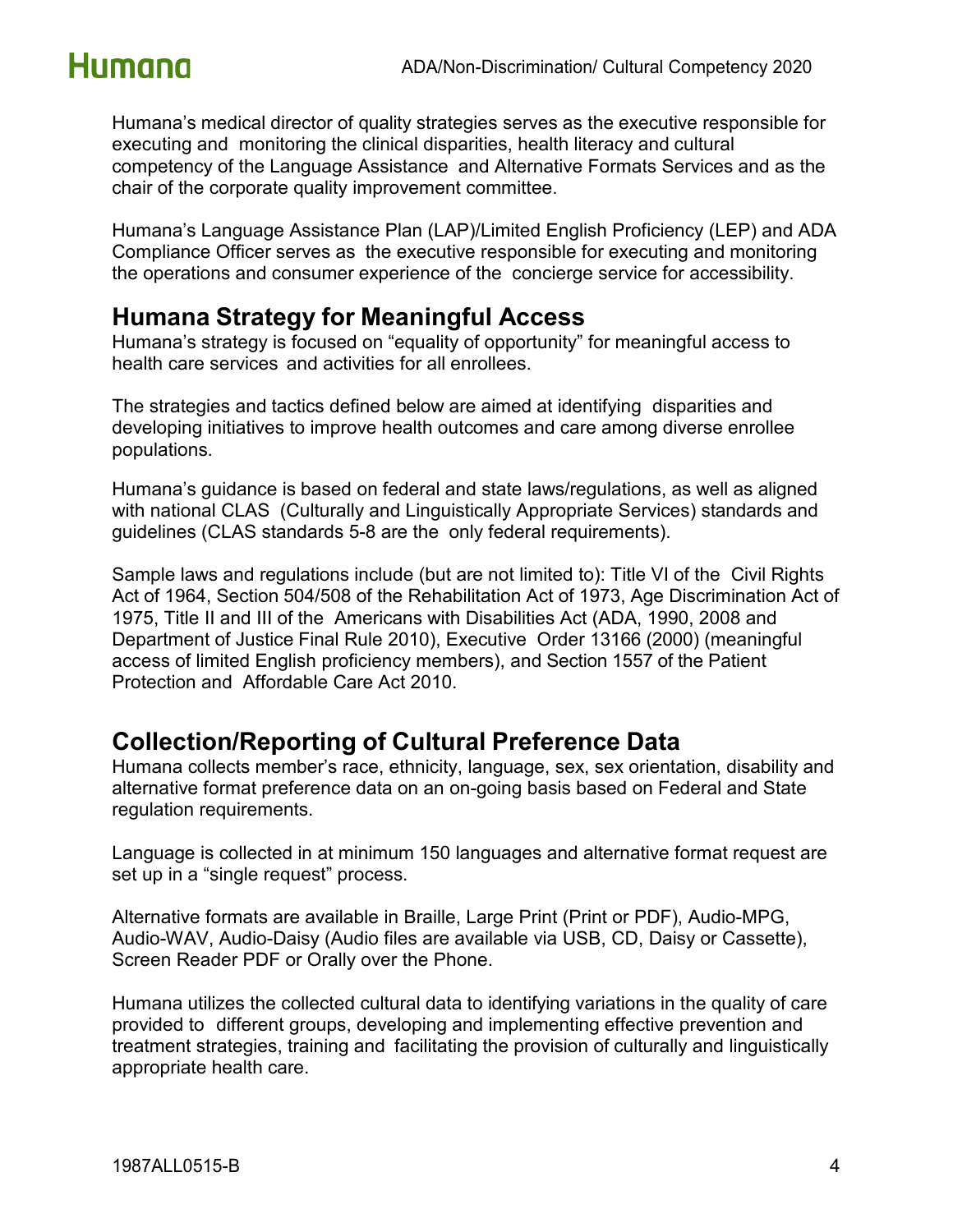

Collecting data on enrollees' language preferences helps determine the need to translate materials based on the populations served, assess the need for interpreter services and identify opportunities for culturally appropriate interventions.

Health care providers play a significant role in reducing disparities and delivering appropriate services to all enrollees, regardless of race, ethnicity, culture and primary language.

Humana network providers must abide by Federal and State regulations regarding Over the Phone interpretation at minimum 150 languages and sign language interpretation requirements either in-person or via Video Remote Interpretation, if the provider is not compliant Humana will provide interpretation services while the provider becomes compliant.

Humana seeks to maintain a provider network capable of meeting the cultural and linguistic needs of a diverse population.

The Humana Concierge Service for Accessibility monitors disabled, Non-English and other enrollees that require additional assistance in accessing Humana.

This includes providing direct videophone capabilities with deaf members, scheduling of interpretation, assistance with appointments, reading of the website or Humana communication for blind enrollees.

### <span id="page-4-0"></span>**Humana's tactics for collection/reporting of provider data include:**

Data collection of foreign languages spoken in provider offices through credentialing and re- credentialing processes.

Display of foreign languages spoken in provider offices in a Web-based provider directory, available in English and Spanish.

#### <span id="page-4-1"></span>**Humana's tactics for collection/reporting of member data include:**

Voluntary collection and storage of member self-reported race/ethnicity data through Humana's health risk assessment (yearly).

Language and communication preference form found on MyHumana.com.

Data collection of foreign languages in 200 languages via over the phone interpretation usage.

Collection of secondary race/ethnicity data from the Centers for Medicare & Medicaid Services (CMS) on Medicare, Medicaid and long-term care enrollees through monthly electronic data files.

Collection of secondary race/ethnicity data from state agencies through electronic data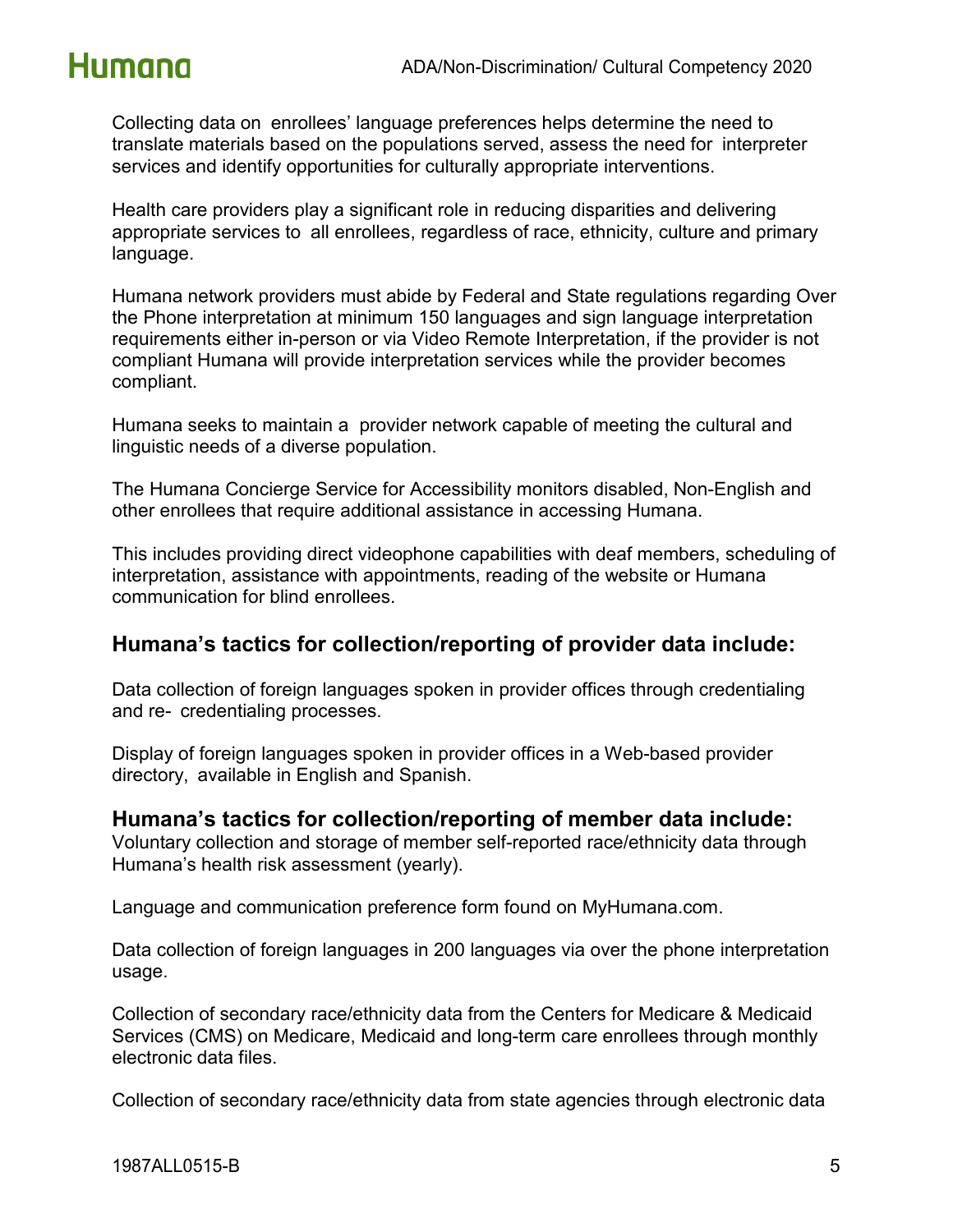files.

Storage and reporting of race/ethnicity and some language preference data on Medicare and Medicaid Plan enrollees through the customer interface (CI) system.

Annual state-by-state analysis of American Community Survey and U.S. Census data on race/ethnicity and language spoken at home to determine overall population demographics and language needs.

Use of Geoscape and RAND Corp. geo-coding and surname analysis of race/ethnicity data in combined Office of Management and Budget (OMB) format.

Routine reporting of relevant race, ethnicity and language preference data to the corporate quality improvement committee for review and stakeholder input.

Development of placeholder fields for race/ethnicity and language preference data in clinical profile (clinical member database) for storage and retrieval.

Collection through integrated clinical systems of self-reported race/ethnicity and language preference data in combined OMB format, through enrollee participation in a clinical program (i.e. disease management, case management, personal nurse, etc.).

### <span id="page-5-0"></span>**Enrollee Care Plans**

Cultural considerations play a key role in the development of enrollee care plans and in care management.

Humana also works to develop individualized care plans to meet enrollees' unique needs, such as transportation and accommodation for enrollees with developmental and cognitive disabilities, as well as the provision of services for homebound enrollees.

Humana case managers collect data on member language preferences, social and cultural history and personal health preferences.

The data are used to develop individualized care plans. Humana's case management program has detailed policies and procedures outlining the role that cultural, linguistic and disability considerations play in developing enrollee care plans.

## <span id="page-5-1"></span>**Training/Development Cultural Competence**

Humana seeks to develop associates' abilities to meet the cultural and linguistic needs of enrollees and has undertaken quality improvement efforts to enhance workforce sensitivity to diversity, disparities and the need to provide appropriate and effective services.

Part of this strategy includes a commitment to hiring associates from diverse backgrounds.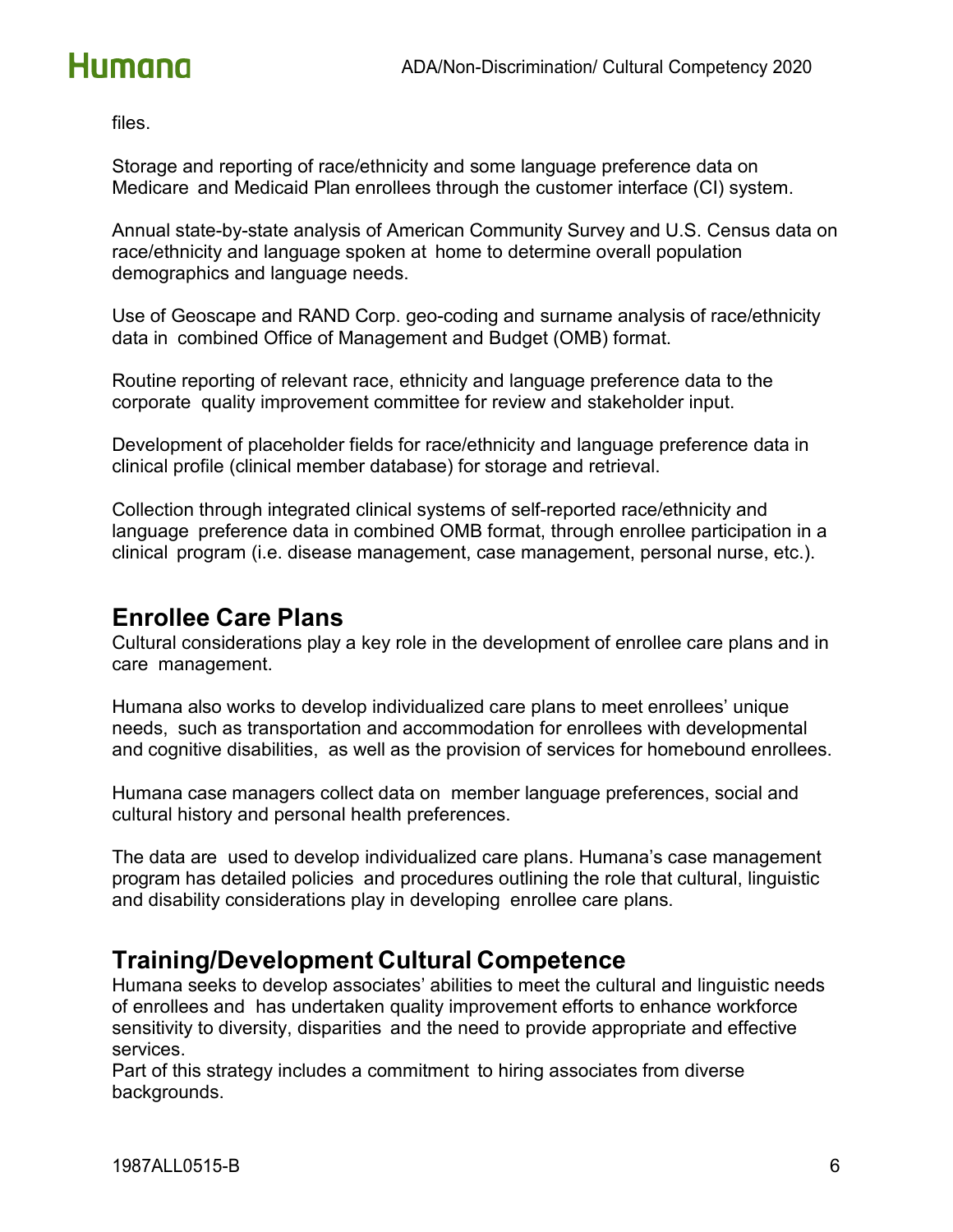

Humana collects data on the race and ethnicity of Humana associates through our inclusion and diversity program and will compare these data with the race and ethnicity enrollment data received from state agencies.

The comparison data will be incorporated into Humana's recruiting strategy to help ensure Humana employs staff with backgrounds representative of plan enrollment.

In addition to hiring staff who reflect the diversity of member demographics, Humana recognizes that staff training is a key component in providing culturally competent care.

Humana conducts yearly ethics training with internal staff and specialized training to specific areas that require direct contact or interaction with enrollees.

### <span id="page-6-0"></span>**Network Providers and Contractors Cultural Competency**

Effective communication and understanding is important in delivering quality care and service through our network providers and contractors.

Ensuring mutual understanding, however, may be more difficult during a cross-cultural interaction between member and provider.

Some disparities may be attributed to miscommunication between providers and enrollees, language barriers, cultural norms and beliefs and attitudes that determine health-care-seeking behaviors.

In addition to contracting with a culturally diverse network of providers of both genders and prioritizing recruitment of bilingual or multilingual providers, there are other strategies underway to strengthen culturally appropriate communication.

Humana employs the following initiatives to support the provision of culturally and linguistically appropriate care:

- Data collection of languages spoken in provider offices through credentialing and re- credentialing processes.
- Display of languages spoken in provider offices in a Web-based provider directory, available in English and Spanish.
- Provision of Web-based content and links, including a description of Humana's cultural competency program.
- Resources for recognizing disparities and meeting the cultural and linguistic needs of patients, tools to facilitate clear health communication with patients and improve health literacy and nationally recognized disparities literature.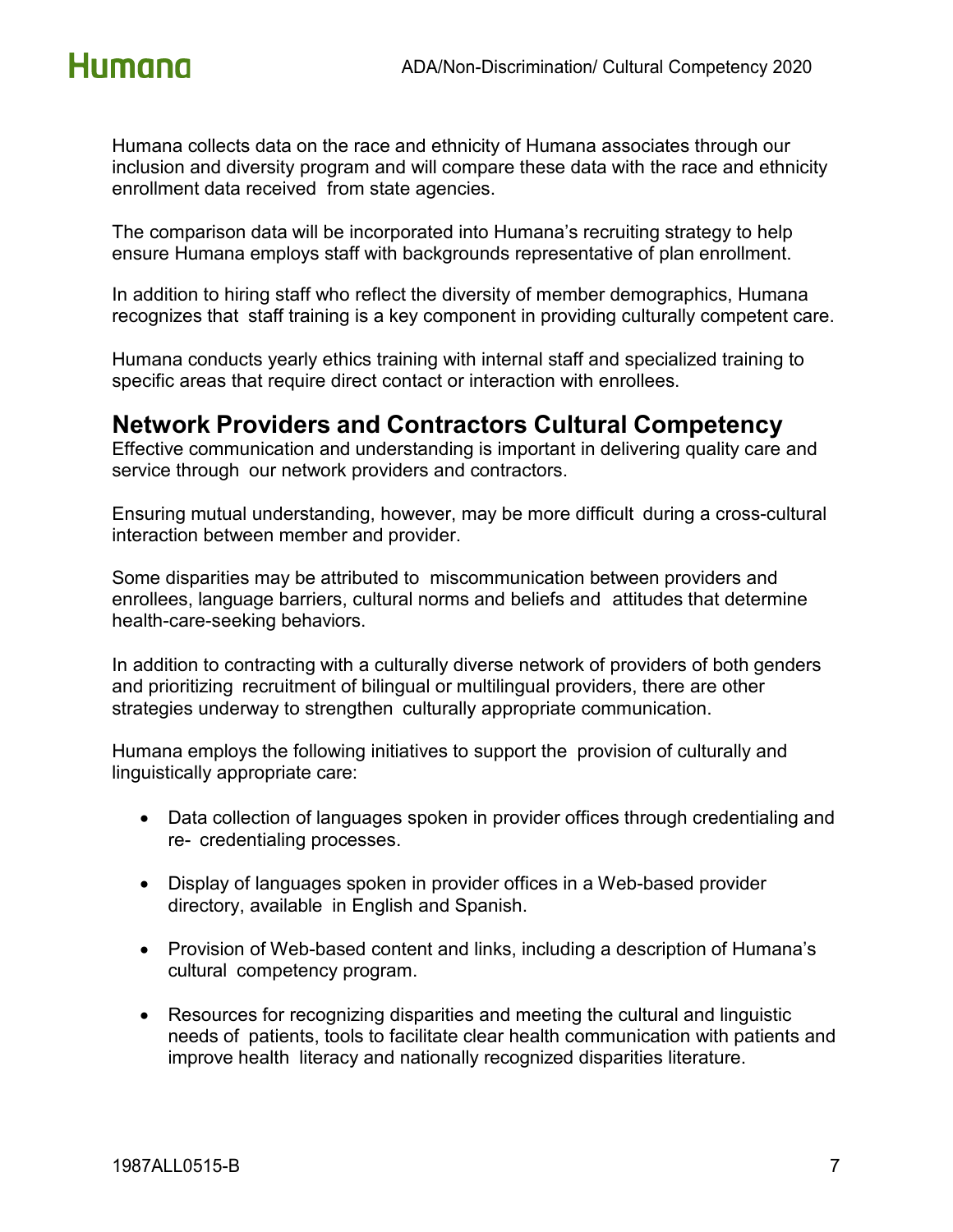## <span id="page-7-0"></span>**Language Assistance and Alternative Formats**

Humana's strategy is to ensure "equality of opportunity" for meaningful access to health care services and activities.

Effective communication with enrollees promotes increased compliance and adherence to follow-up treatment, improved use of and access to preventive care, better understanding of covered services, navigation of the complex health care system and improved member satisfaction.

Humana provides, at no cost, appropriate access to oral interpretation services in 200 languages, video interpretation in 24 languages, including American Sign Language and translated written materials of vital documents based on threshold languages and auxiliary aids required by disabled enrollees (current and future).

Humana follows the Department of Health and Human Services' framework for Limited English Proficiency (LEP) and ADA enrollees for the development of the language assistance and alternative formats section of the Language Assistance and Alternative Formats Services. The framework is described below:

### <span id="page-7-1"></span>**Element 1: Assess Needs and Capacity**

Humana regularly reviews current member mix, federal, state and local statistics to ensure consistent sources for evaluating language and disability needs are used when determining the effective and efficient mix of communication methods (i.e., U.S. Census data, American Community Survey, etc.).

Self-reporting form on MyHumana for enrollees to self-report language preference or disability (i.e., deaf, blind, limited sight, etc.).

RAND/Geoscape-enhanced county mapping of threshold and frequently encountered languages (5 percent and 10 percent guidance).

Member IDs tied to interpretation data.

Mapping of member mix to develop predictive models on member behaviors.

Oral interpretation dashboard.

### <span id="page-7-2"></span>**Element 2: Oral Language Assistance Services**

Testing and attestation of internal and external translators to confirm proficiency and ethics of staff.

Oral interpretation services offered in more than 200 languages (over the phone), plus video remote interpretation (VRI) in 27 languages, including American Sign Language.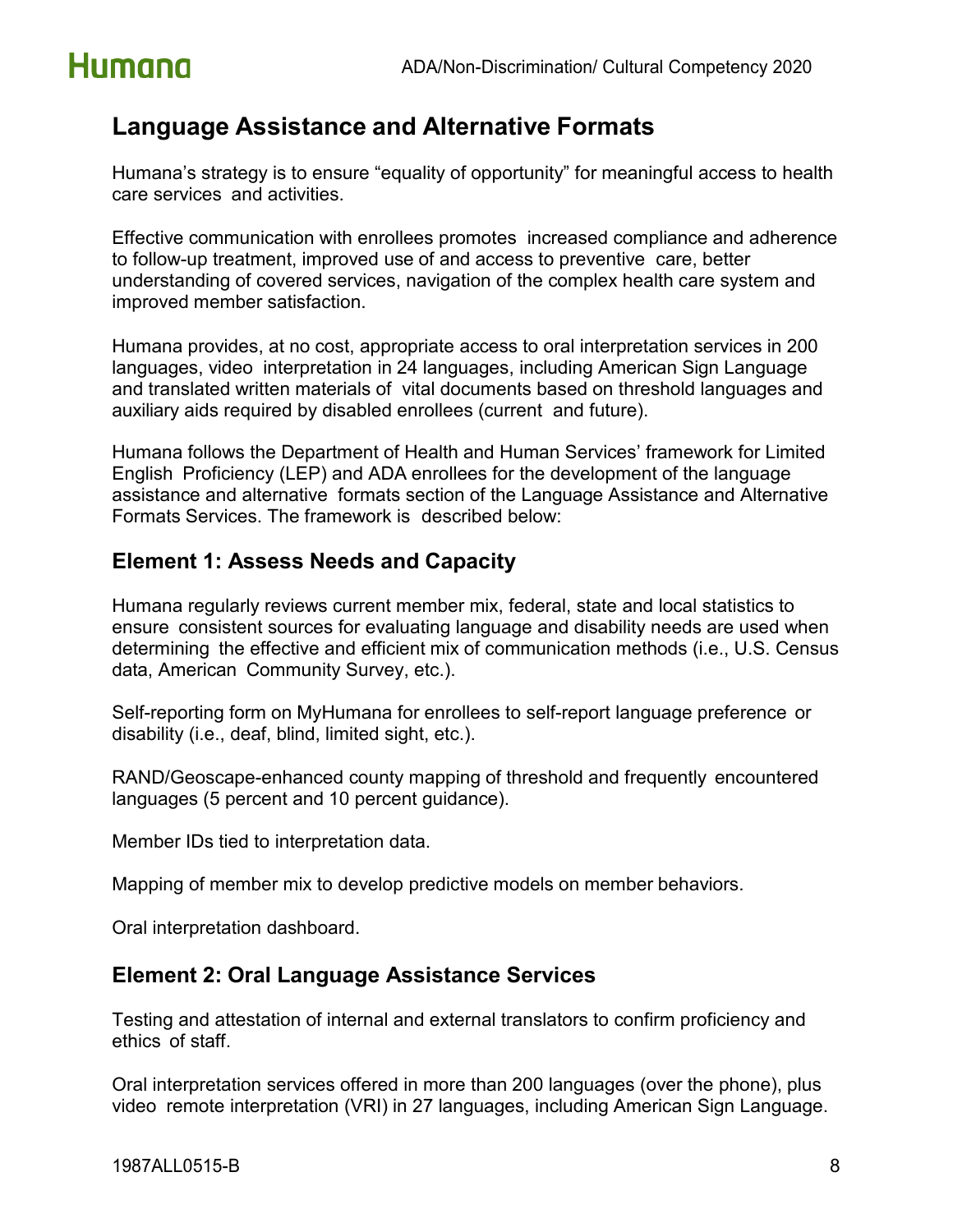

Review of requirements with providers regarding oral interpretation services (150 languages at minimum) and sign language capabilities (in person or by video) to ensure providers meet the requirements of Limited English Proficiency (LEP) and sign language interpretation (ADA).

Humana has partnered with Voiance to create an easy process for providers to meet the government regulations.

Access is available at:

[https://www.voiance.com/services/AccountSignUp/ServiceAgreement.aspx?g=d0db269](https://www.voiance.com/services/AccountSignUp/ServiceAgreement.aspx?g=d0db2690-d029-4197-8eee-27e292848969) [0-](https://www.voiance.com/services/AccountSignUp/ServiceAgreement.aspx?g=d0db2690-d029-4197-8eee-27e292848969) [d029-4197-8eee-27e292848969.](https://www.voiance.com/services/AccountSignUp/ServiceAgreement.aspx?g=d0db2690-d029-4197-8eee-27e292848969)

Interagency language proficiency assessments for associates who speak with enrollees in a language other than English (i.e., Spanish).

Humana's customer service automated information line in Spanish, which assists Spanish- speaking enrollees in requesting new identification cards, obtaining a proof of insurance fax, creating a health savings account withdrawal and routing calls appropriately.

Examples include:

VRI – American Sign Language for Deaf enrollees with smartphones is available 24/7 (i.e., pharmacy visit).

In-person sign language interpreter provided for Humana enrollees. Linguistically trained oral interpreters for blind enrollees (trained to speak with blind enrollees).

Oral interpretation of "vital" documents upon request (i.e., non-English enrollees, blind and hard-to-see).

### <span id="page-8-0"></span>**Element 3: Alternative Delivery of Vital Documents (i.e., written translations and auxiliary aids)**

Humana uses the four-factor analysis in determining the translation of "vital" written materials into a language at threshold or "frequently encountered" populations.

"Vital" documents within a health care plan are those that ensure access to a benefit, service, right or encounter and may create a consequence to the health of the LEP member if not provided in a timely manner in a format the LEP/ADA member can understand.

Translation of vital information into Spanish is performed according to written translation standards of quality, accuracy and timeliness.

Member materials are compliant with state readability requirements.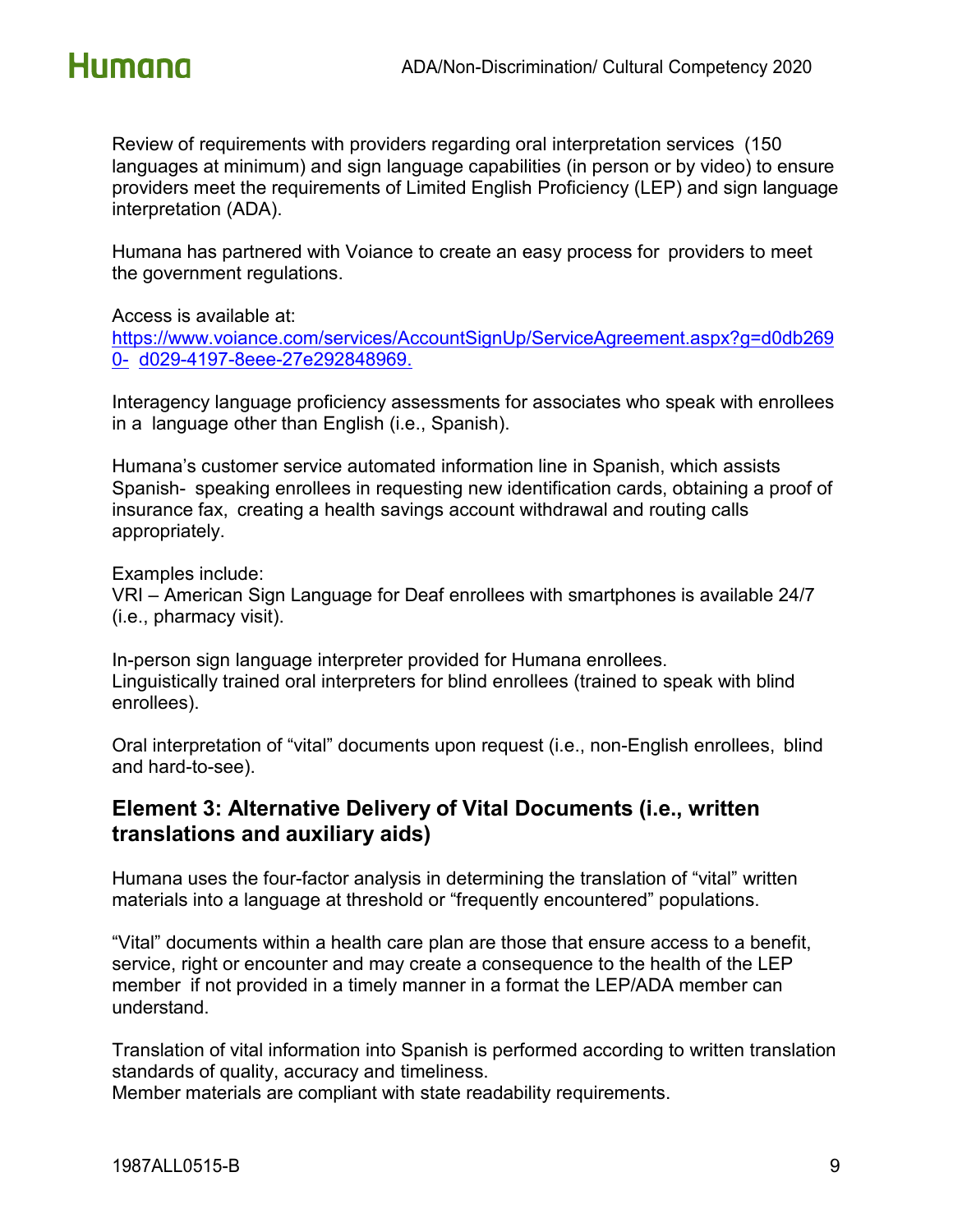

Internally and externally produced translations are evaluated for quality, accuracy and timeliness.

Alternative formats are available upon request and once the request is made this is a single request or standing request. The disabled or Non-English member/enrollees information is provided in that format.

Alternative formats are available in Braille, Audio-CD, Audio- USB, Accessible Screen Reader PDF, Daisy, Large Print and Orally Over the Phone.

Oral Interpretation of vital documents is available in more than 200 languages on request.

Alternative Format Materials are available in English and Spanish.

Oral interpreters for blind enrollees are trained to speak with blind enrollees and to read communications.

### <span id="page-9-0"></span>**Element 4: Policies and Procedures**

Humana has a central process and procedure repository where policies and procedures are stored for customer-facing staff (Mentor).

Customer-facing associates have access to member information through our centralized technology platforms; notes are captured with member records and available for subsequent calls.

The policies and procedures in relation to non-English and ADA enrollees are reinforced during specialized training of staff.

### <span id="page-9-1"></span>**Element 5: Notification of Availability**

Humana informs enrollees of the availability of language assistance and alternative formats services at all points of contact at no cost and provides enrollees with information on how to access these services based on Department of Justice/Health and Human Services/CMS/Office of Civil Rights/state departments of insurance guidance for LEP and ADA enrollees**.**

Potential enrollees are informed that information is available in alternative formats and how they may be accessed.

Humana's enrollee handbook informs enrollees that interpretive services are available to them and how to access these services.

Enrollees may contact Humana requesting plan materials in versions that vary from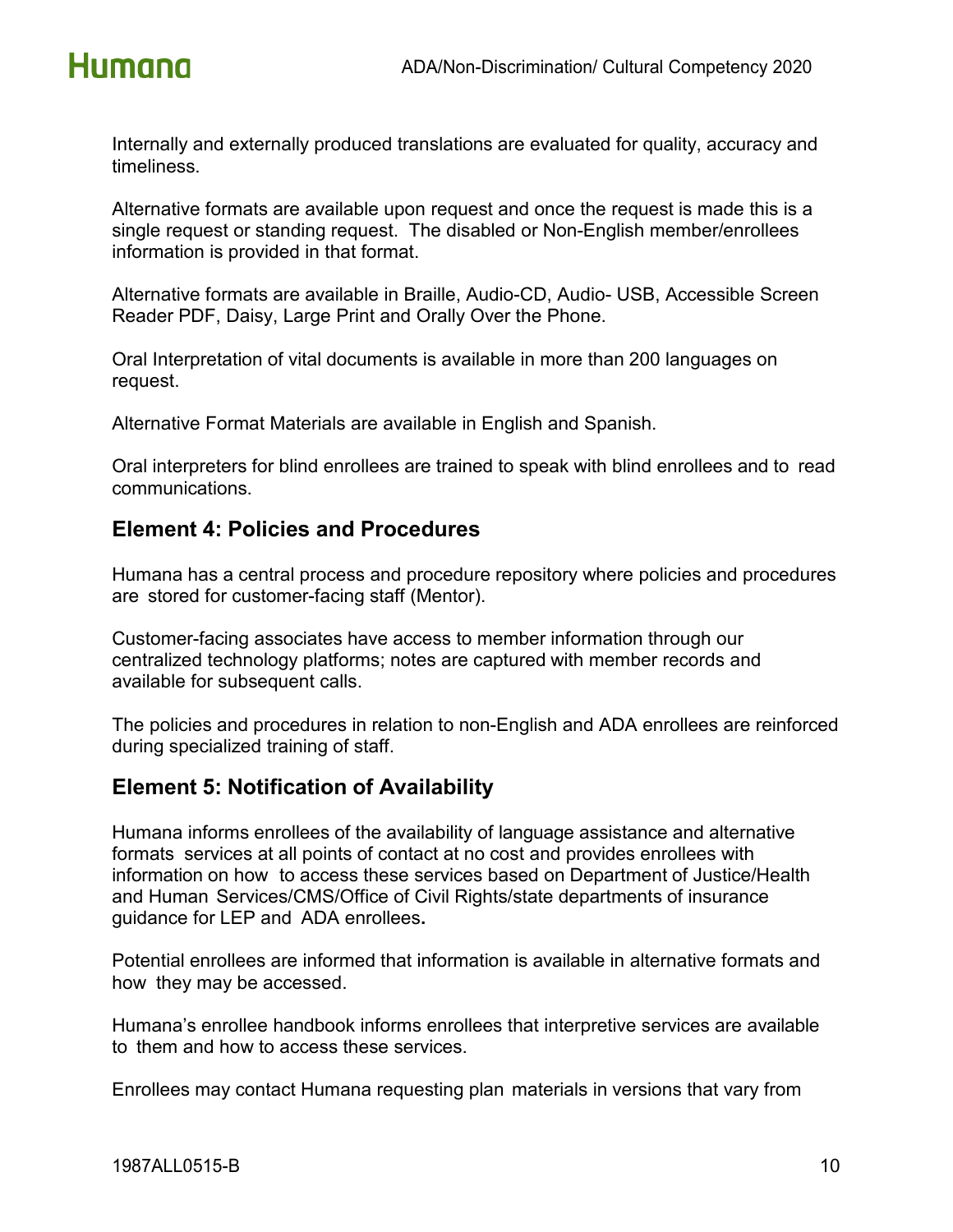

those routinely mailed to enrollees.

### <span id="page-10-0"></span>**Element 6: Training**

Humana seeks to hire and develop associates' abilities to meet the cultural and linguistic needs of enrollees and mimic the population that we serve.

Providing proficiency assessments for associates speaking with enrollees in language other than English.

Providing specialized language assistance and ADA training as part of job role training.

Quality interactions are used as a Web-based cross-cultural communication training program for Humana clinical and nonclinical associates.

Cultural, linguistic and disability customer service training helps ensure covered services are delivered in a culturally competent manner to the target population.

This is especially important for customer-facing associates with regular contact with non- English and disabled enrollees.

Examples of training include:

- Policies and procedures for accessing language assistance and working effectively with LEP enrollees.
- Training on how to work effectively with in-person and telephonic interpreters and information on cultural differences and diversity within our enrollee population.
- Use of teletype (TTY), video relay services and remote interpreting services.
- How to access oral interpretation services and written materials in prevalent languages.
- How to access materials for blind, limited sight and deaf enrollees.
- Provider training policies and procedures and training materials are in place to ensure culturally competent services are delivered to enrollees.
- Providers may view a complete copy of Humana's cultural competency plan on Humana's website at [www.humana.com/providers/clinical/resources.aspx.](http://www.humana.com/providers/clinical/resources.aspx)
- Providers are to follow Section 1557 of the Affordable Care Act by providing the notice of non-discrimination as required by the Office of Civil Rights (OCR)
- https://www.humana.com/provider/support/whats-new/nondiscrimination-notice.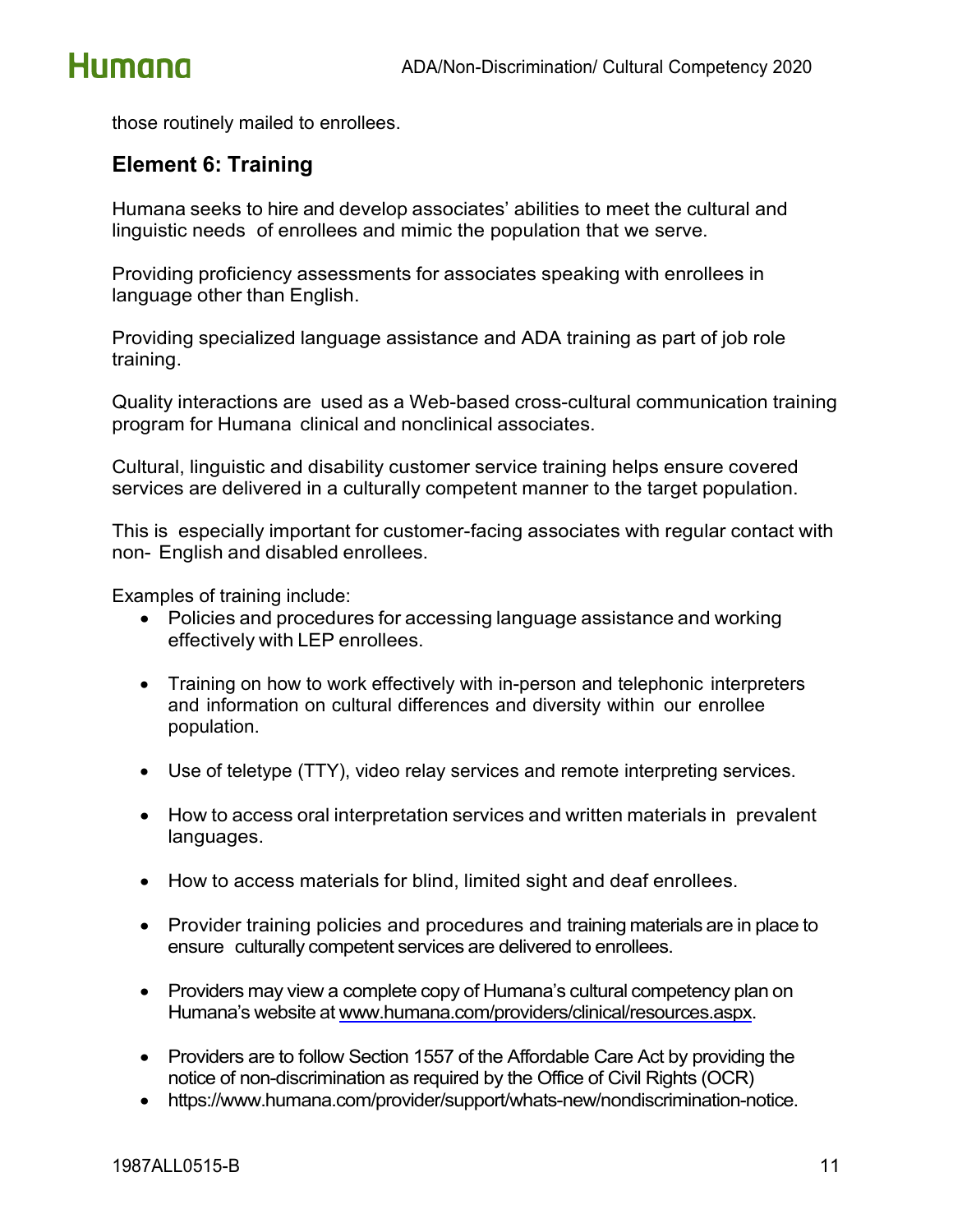Providers also may request a paper copy of Humana's cultural competency plan at no charge by contacting Humana customer services at 1-800-4HUMANA (1-800-448-6262) or by calling their provider contracting representative.

Examples of training include:

- Web-based content and links with a description of Humana's cultural competency program.
- Resources for recognizing disparities and meeting the cultural and linguistic needs of patients and tools to facilitate clear health communication with patients and improve health literacy.
- Provider newsletter articles with tips for providing culturally competent care.
- Multilingual health education Web resources.
- Oral interpretation and ADA requirements.

### <span id="page-11-0"></span>**Element 7: Access and Quality**

Humana benchmarks models and proven strategies to improve member experience and clinical outcomes for our non-English-speaking and disabled enrollees.

A telephonic Humana health assessment in Spanish and a health profile tailored to the member are available within 14 days of completion (information from the assessment is analyzed to determine if the member might benefit from early referral to Humana's clinical programs).

Spanish versions of member satisfaction surveys are available.

The 360 Feedback in 2015 is capturing self-reporting from MyHumana regarding language and ADA preferences, as well as map Voiance oral interpretation (over-thephone) data to member information.

360 Feedback supports operational aspects of customer service and clinical, as well as statistical analysis to identify trends, aggregate data by population segment, track call resolution and highlight policy/process improvement opportunities or training needs.

Access and quality examples include:

- Cross-functional/multidepartment collaborations focused on strategic planning and integration of data collection and culturally competent services within health plan operations.
- Annual submission of Humana market quality improvement program evaluations that include market analysis of enrollees, race/ethnicity and linguistic composition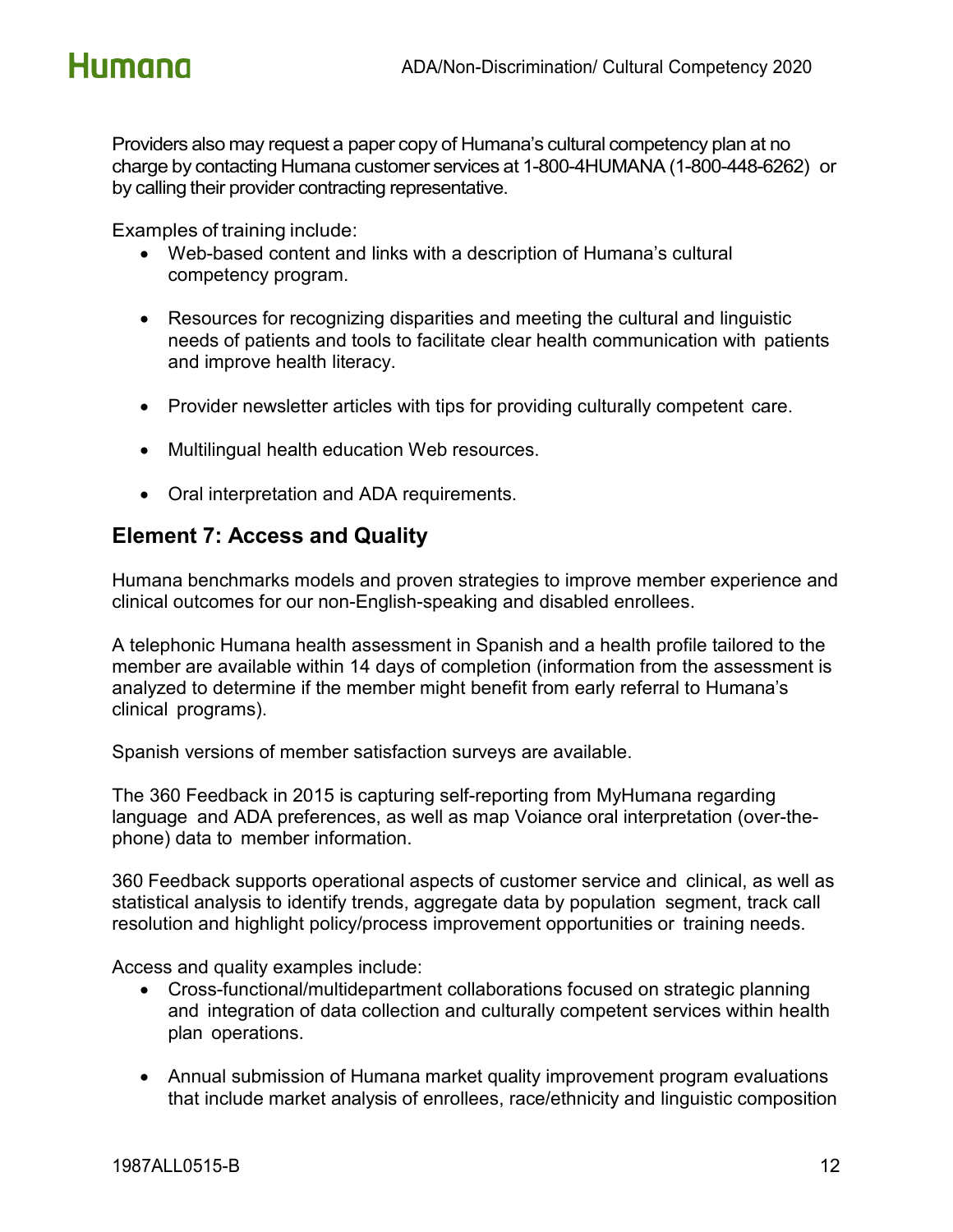

analyses to identify cultural requirements and opportunities to improve services to enrollees.

• A work-plan documenting initiatives operationally to improve the consumer experience of non-English-speaking and ADA enrollees.

Participation in the National Health Plan Collaborative, an AHIP-led partnership of commercial, Medicare and Medicaid health insurance plans, the goals of which are to reduce racial and ethnic health care disparities.

Review of customer complaints and grievances for non-English and ADA members.

### <span id="page-12-0"></span>**Element 8: Stakeholder Consultation**

Humana also recognizes the importance of community-level involvement in maintaining effective Language Assistance and Alternative Formats Services program.

Ultimately, Humana's objective is to understand personal contexts of health and encourage action through targeted outreach.

Through these efforts, Humana seeks to deliver appropriate and personalized services to all enrollees, regardless of race, ethnicity, culture, disability or primary language.

Examples include:

- Regular focus groups throughout the country.
- Community meetings (i.e., Florida Comprehensive Plan, Kentucky, Louisiana, Virginia and Illinois Medicaid).
- Ethnographic research (language and disability).

### <span id="page-12-1"></span>**Element 9: Emergency and Business Continuity Preparedness**

Humana has emergency and business continuity plans that include LEP/ADA language within each customer-facing area to mitigate the effects of a natural disaster or other emergency.

The plans identify how to access an oral interpreter or alternative formats if the normal procedures or processes are not available.

### <span id="page-12-2"></span>**Element 10: Digital Information**

Humana ensures all enrollees (current and future) can use language assistance services to access important digital information.

Humana websites are available in English and Spanish as well as section 508 and WCAG 2.0 compliant and accessible.